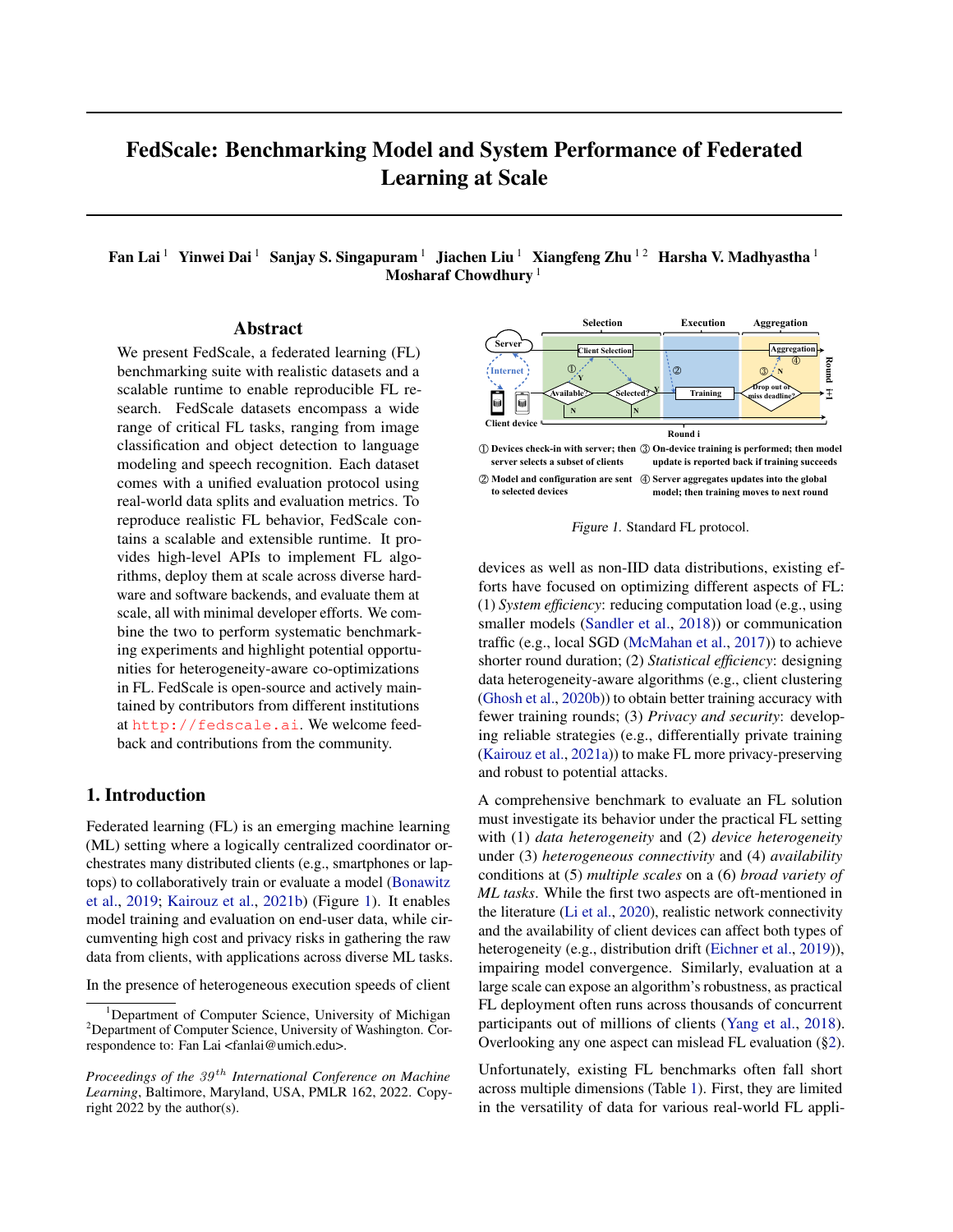FedScale: Benchmarking Model and System Performance of Federated Learning at Scale

| Features                   |   |   |   | LEAF TFF FedML Flower <b>FedScale</b> |
|----------------------------|---|---|---|---------------------------------------|
| Heter. Client Dataset      |   |   |   |                                       |
| Heter. System Speed        | Х |   |   |                                       |
| <b>Client Availability</b> |   |   |   |                                       |
| Scalable Platform          |   |   |   |                                       |
| Real FL Runtime            | х | х | x |                                       |
| Flexible APIs              |   |   |   |                                       |

<span id="page-1-1"></span>Table 1. Comparing FedScale with existing FL benchmarks and libraries.  $\bigcirc$  implies limited support.

cations. Indeed, even though they may have quite a few datasets and FL training tasks (e.g., LEAF [\(Caldas et al.,](#page-9-5) [2019\)](#page-9-5)), their datasets often contain synthetically generated partitions derived from conventional datasets (e.g., CIFAR) and do not represent realistic characteristics. This is because these benchmarks are mostly borrowed from traditional ML benchmarks (e.g., MLPerf [\(Mattson et al.,](#page-10-4) [2020\)](#page-10-4)) or designed for simulated FL environments like TensorFlow Federated (TFF) [\(tff\)](#page-9-6) or PySyft [\(pys\)](#page-8-0). Second, existing benchmarks often overlook system speed, connectivity, and availability of the clients (e.g., FedML [\(He et al.,](#page-9-7) [2020\)](#page-9-7) and Flower [\(Beutel et al.,](#page-9-8) [2021\)](#page-9-8)). This discourages FL efforts from considering system efficiency and leads to overly optimistic statistical performance ([§2\)](#page-1-0). Third, their datasets are primarily small-scale, because their experimental environments are unable to emulate large-scale FL deployments. While real FL often involves thousands of participants in each training round [\(Kairouz et al.,](#page-9-1) [2021b;](#page-9-1) [Yang et al.,](#page-10-3) [2018\)](#page-10-3), most existing benchmarking platforms can merely support the training of tens of participants per round. Finally, most of them lack user-friendly APIs for automated integration, resulting in great engineering efforts for benchmarking at scale. We attach a detailed comparison of existing benchmarks against FedScale in Appendix [C.](#page-11-0)

Contributions We introduce an FL benchmark and accompanying runtime, FedScale, to enable comprehensive and standardized FL evaluations:

- To the best of our knowledge, FedScale presents the most comprehensive collection of FL datasets for evaluating different aspects of real FL deployments. It currently has 20 realistic FL datasets with small, medium, and large scales for a wide variety of task categories, such as image classification, object detection, word prediction, speech recognition, and reinforcement learning. To account for practical client behaviors, we include realworld measurements of mobile devices and associate each client with their computation and communication speeds, as well as the availability status over time.
- We present an automated evaluation platform, FedScale Runtime, to simplify and standardize FL evaluation in

<span id="page-1-2"></span>

<span id="page-1-4"></span><span id="page-1-3"></span>Figure 2. Existing benchmarks can be misleading. We train ShuffleNet on OpenImage classification (Detailed setup in Section [5\)](#page-6-0).

more realistic settings. FedScale Runtime provides a mobile backend to enable on-device FL evaluation and a cluster backend to benchmark various practical FL metrics (e.g., real client round duration) on GPUs/CPUs using real FL statistical and system datasets. The cluster backend can efficiently train thousands of clients in each round on a handful of GPUs. FedScale Runtime is also extensible, allowing easy deployment of new algorithms and ideas with flexible APIs.

• We perform systematic experiments to show how Fed-Scale facilitates comprehensive FL benchmarking and highlight the pressing need for co-optimizing system and statistical efficiency, especially in tackling system stragglers, accuracy bias, and device energy trade-offs.

## <span id="page-1-0"></span>2. Background

Existing efforts toward practical FL To tackle heterogeneous client data, FedProx [\(Li et al.,](#page-10-2) [2020\)](#page-10-2), FedYoGi [\(Reddi](#page-10-5) [et al.,](#page-10-5) [2020\)](#page-10-5) and Scaffold [\(Karimireddy et al.,](#page-9-9) [2020\)](#page-9-9) introduce adaptive client/server optimizations that use control variates to account for the 'drift' in model updates. Instead of training a single global model, some efforts enforce guided client selection [\(Lai et al.,](#page-9-10) [2021\)](#page-9-10), train a mixture of models [\(Shi et al.,](#page-10-6) [2021;](#page-10-6) [Fallah et al.,](#page-9-11) [2020\)](#page-9-11), or cluster clients over training [\(Ghosh et al.,](#page-9-12) [2020a\)](#page-9-12); To tackle the scarce and heterogeneous device resource [\(Lai et al.,](#page-9-13) [2020\)](#page-9-13), FedAvg [\(McMahan et al.,](#page-10-1) [2017\)](#page-10-1) reduces communication cost by performing multiple local SGD steps, while some works compress the model update by filtering out or quantizing unimportant parameters [\(Rothchild et al.,](#page-10-7) [2020;](#page-10-7) [Karimireddy et al.,](#page-9-14) [2019\)](#page-9-14); After realizing the privacy risk in FL [\(Geiping et al.,](#page-9-15) [2020;](#page-9-15) [Wang et al.,](#page-10-8) [2020\)](#page-10-8), DP-SGD [\(Geyer et al.,](#page-9-16) [2017\)](#page-9-16) enhances the privacy by employing differential privacy, and DP-FTRL [\(Kairouz et al.,](#page-9-3) [2021a\)](#page-9-3) applies the tree aggregation to add noise to the sum of mini-batch gradients. These FL efforts often navigate accuracy-computation-privacy trade-offs. As such, a realistic FL setting is crucial for comprehensive evaluations.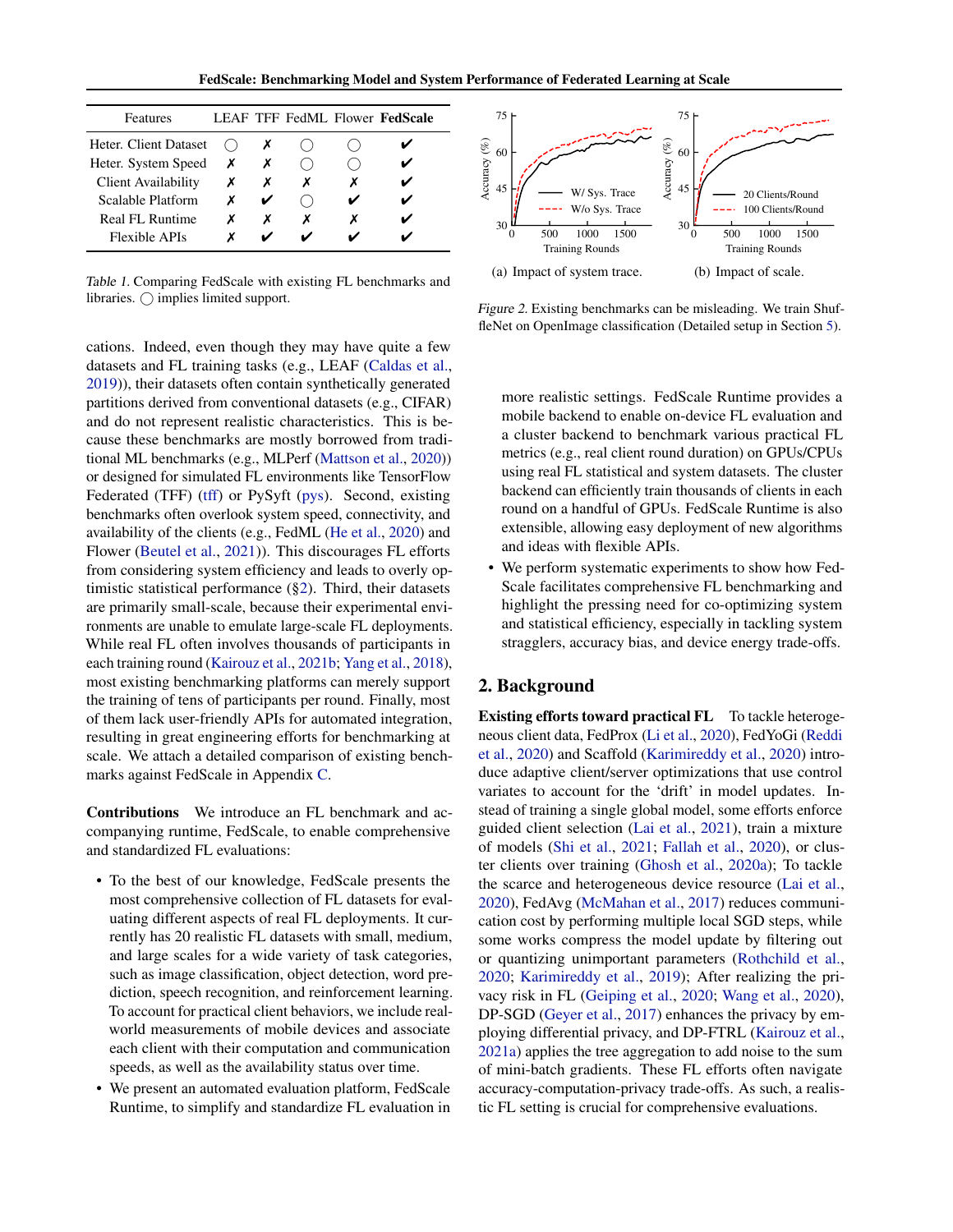FedScale: Benchmarking Model and System Performance of Federated Learning at Scale

| Category               | Name                                                                                  | Data Type                                 |                                                 | #Clients #Instances                 | <b>Example Task</b>                                                                                                                         | OpenImage                                                                              |
|------------------------|---------------------------------------------------------------------------------------|-------------------------------------------|-------------------------------------------------|-------------------------------------|---------------------------------------------------------------------------------------------------------------------------------------------|----------------------------------------------------------------------------------------|
| $\mathbf{C}\mathbf{V}$ | <i><b>OpenImage</b></i><br>Google Landmark<br>Charades<br>VLOG<br><b>Waymo Motion</b> | Image<br>Image<br>Video<br>Video<br>Video | 13,771<br>43,484<br>266<br>4,900<br>496,358     | 3.6M<br>10K<br>32.5M                | 1.3M Classification, Object detection<br>Classification<br>Action recognition<br>9.6K Classification, Object detection<br>Motion prediction | GSpeech<br>10<br>Charades<br>Density<br>Reddit<br>5<br>0.0<br>0.2<br>0.8<br>0.4<br>0.6 |
| <b>NLP</b>             | Europarl<br>Reddit<br>LibriTTS<br>Google Speech<br>Common Voice                       | Text<br>Text<br>Text<br>Audio<br>Audio    | 27,835<br>1,660,820<br>2,456<br>2,618<br>12,976 | 1.2M<br>351M<br>37K<br>105K<br>1.1M | Text translation<br>Word prediction<br>Text to speech<br>Speech recognition<br>Speech recognition                                           | Normalized Data Size<br>(a) Data size.<br>OpenImage<br>GSpeech<br>10                   |
| <b>Misc ML</b>         | Taobao<br><b>Puffer Streaming</b><br>Fox Go                                           | Text<br>Text<br>Text                      | 182,806<br>121,551<br>150,333                   | 20.9M<br>15.4M<br>4.9M              | Recommendation<br>Sequence prediction<br>Reinforcement learning                                                                             | Charades<br>Density<br>Reddit<br>5                                                     |

Table 2. Statistics of *partial* FedScale datasets (the full list with more details is available in Appendix [B\)](#page-11-1). Currently, FedScale has 20 real-world federated datasets; each dataset is partitioned by its real client-data mapping, and we have removed sensitive information in these datasets.

<span id="page-2-1"></span>

Existing FL benchmarks can be misleading Existing benchmarks often lack realistic client statistical and system behavior datasets and/or fail to reproduce large-scale FL deployments. As a result, they are not only insufficient for benchmarking diverse FL optimizations but can even mislead performance evaluations. For example, (1) As shown in Figure  $2(a)$ , statistical performance becomes worse when encountering realistic client behavior (e.g., training failures and availability dynamics), which indicates existing benchmarks that do not have systems traces can produce overly optimistic statistical performance; (2) FL training with hundreds of participants each round performs better than that with tens of participants (Figure  $2(b)$ ). As such, existing benchmark platforms can under-report FL optimizations as they cannot support the practical FL scale with a large number of participants.

# 3. FedScale Dataset: Realistic FL Workloads

We next introduce how we curate realistic datasets in Fed-Scale to fulfill the desired properties of FL datasets.

## 3.1. Client Statistical Dataset

FedScale currently has 20 realistic FL datasets (Table [2\)](#page-1-4) across diverse practical FL scenarios and disciplines. For example, Puffer dataset [\(Yan et al.,](#page-10-9) [2020\)](#page-10-9) is from FL video streaming deployed to edge users over the Internet. The raw data of FedScale datasets are collected from different sources and stored in various formats. We clean up the raw data, partition them into new FL datasets, streamline new datasets into consistent formats, and categorize them

<span id="page-2-2"></span><span id="page-2-0"></span>into different FL use cases. Moreover, FedScale provides standardized APIs, a Python package, for the user to easily leverage these datasets (e.g., using different distributions of the same data or new datasets) in other frameworks.

**Realistic data and partitions** We target realistic datasets with client information, and partition the raw dataset using the unique client identification. For example, OpenImage is a vision dataset collected by Flickr, wherein different mobile users upload their images to the cloud for public use. We use the *AuthorProfileUrl* attribute of the OpenImage data to map data instances to each client, whereby we extract the realistic distribution of the raw data. Following the practical FL deployments [\(Yang et al.,](#page-10-3) [2018\)](#page-10-3), we assign the clients of each dataset into the training, validation and testing groups, to get its training, validation and testing set. Here, we pick four real-world datasets – video (Charades), audio (Google Speech), image (OpenImage), and text (Reddit) – to illustrate practical FL characteristics. Each dataset consists of hundreds or up to millions of clients and millions of data points. Figure [3](#page-2-0) reports the *Probability Density Function* (PDF) of the data distribution, wherein we see a high statistical deviation (e.g., wide distribution of the density) across clients not only in the quantity of samples (Figure  $3(a)$ ) but also in the data distribution (Figure [3\(b\)\)](#page-2-2).<sup>[1](#page-2-3)</sup> We notice that realistic datasets mostly have unique Non-IID patterns, implying the impracticality of existing artificial FL partitions.

<span id="page-2-3"></span><sup>&</sup>lt;sup>1</sup>We report the pairwise Jensen–Shannon distance of the label distribution between two clients.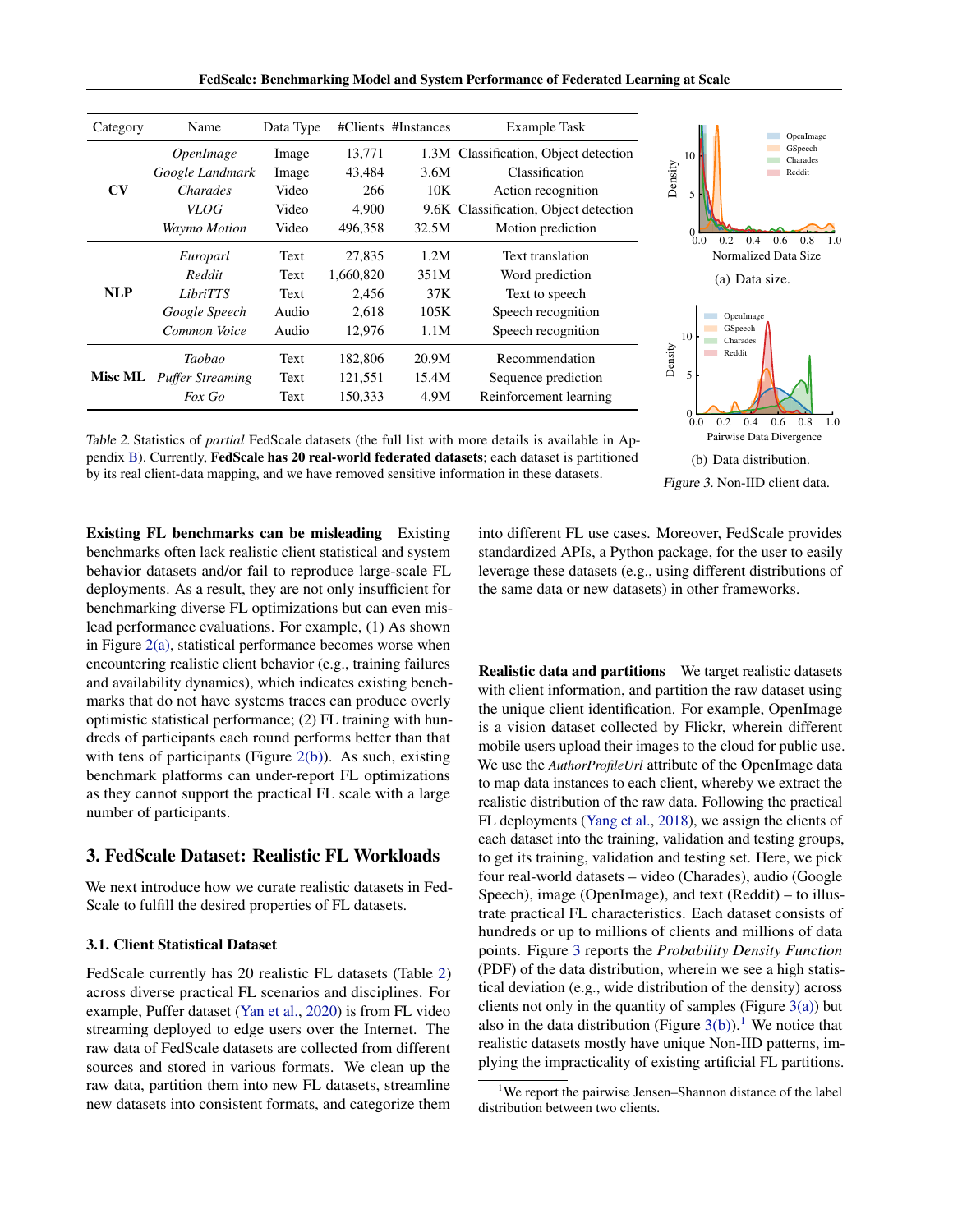

<span id="page-3-0"></span>Figure 4. Heterogeneous client system speed.

<span id="page-3-1"></span>

<span id="page-3-2"></span>Figure 5. Client availability is dynamic.

Different scales across diverse task categories To accommodate diverse scenarios in practical FL, FedScale includes small-, medium-, and large-scale datasets across a wide range of tasks, from hundreds to millions of clients. Some datasets can be applied in different tasks, as we enrich their use case by deriving different metadata from the same raw data. For example, the raw OpenImage dataset can be used for object detection, and we extract each object therein and generate a new dataset for image classification. Moreover, we provide APIs for the developer to customize their dataset (e.g., enforcing new data distribution or taking a subset of clients for evaluations with a smaller scale).

#### 3.2. Client System Behavior Dataset

Client device system speed is heterogeneous We formulate the system trace of different clients using *AI Benchmark* [\(Ignatov et al.\)](#page-9-17) and *MobiPerf Measurements* [\(mob\)](#page-8-1) on mobiles. *AI Benchmark* provides the training and inference speed of diverse models (e.g., MobileNet) across a wide range of device models (e.g., Huawei P40 and Samsung Galaxy S20), while *MobiPerf* has collected the available cloud-to-edge network throughput of over 100k world-wide mobile clients. As specified in real FL deployments [\(Bonawitz et al.,](#page-9-0) [2019;](#page-9-0) [Yang et al.,](#page-10-3) [2018\)](#page-10-3), we focus on mobile devices that have larger than 2GB RAM and connect with WiFi; Figure [4](#page-3-0) reports that their compute and network capacity can exhibit order-of-magnitude difference. As such, how to orchestrate scarce resources and mitigate

stragglers are paramount.

Client device availability is dynamic We incorporate a large-scale user behavior dataset spanning across 136k users [\(Yang et al.,](#page-10-10) [2021\)](#page-10-10) to emulate the behaviors of clients. It includes 180 million trace items of client devices (e.g., battery charge or screen lock) over a week. We follow the real FL setting, which considers the device in charging to be available [\(Bonawitz et al.,](#page-9-0) [2019\)](#page-9-0) and observe great dynamics in their availability: (i) the number of available clients reports diurnal variation (Figure  $5(a)$ ). This confirms the cyclic patterns in the client data, which can deteriorate the statistical performance of FL [\(Eichner et al.,](#page-9-4) [2019\)](#page-9-4). (ii) the duration of each available slot is not long-lasting (Figure  $5(b)$ ). This highlights the need of handling failures (e.g., clients become offline) during training, as the round duration (also a few minutes) is comparable to that of each available slot. This, however, is largely overlooked in the literature.

### 4. FedScale Runtime: Evaluation Platform

Existing FL evaluation platforms are poor at reproducing practical, large-scale FL deployment scenarios. Worse, they often lack user-friendly APIs and require significant developer efforts to introduce new plugins. We introduce, FedScale Runtime, an automated, extensible, and easilydeployable evaluation platform equipped with mobile and cluster backends, to simplify and standardize FL evaluation under realistic settings.

#### 4.1. FedScale Runtime: Mobile Backend

FedScale Runtime deploys a mobile backend to enable ondevice FL evaluation on smartphones. The first principle in building our mobile backend is to minimize any engineering effort for the developer (e.g., without reinventing their Python code) to benchmark FL on mobiles. To this end, FedScale mobile backend [\(Singapuram et al.,](#page-10-11) [2022\)](#page-10-11) is built atop the Termux app [\(ter\)](#page-9-18), an Android terminal that supports Linux environment.

| from fedscale core.client import Client                                                                                                               |
|-------------------------------------------------------------------------------------------------------------------------------------------------------|
| class Mobile Client (Client) :<br>def train(self, client data, model, conf) :<br>for local step in range (conf.local steps):<br>optimizer.zero grad() |
| .<br>loss.backward()<br>optimizer.step()<br># Results will be sent to cloud aggregator via gRPC<br>return gradient update                             |

#### <span id="page-3-3"></span>Figure 6. Training on mobile client.

Figure [6](#page-3-3) shows a snippet of code running on FedScale mobile backend. By integrating with Termux, FedScale Runtime allows the developer to run an unmodified version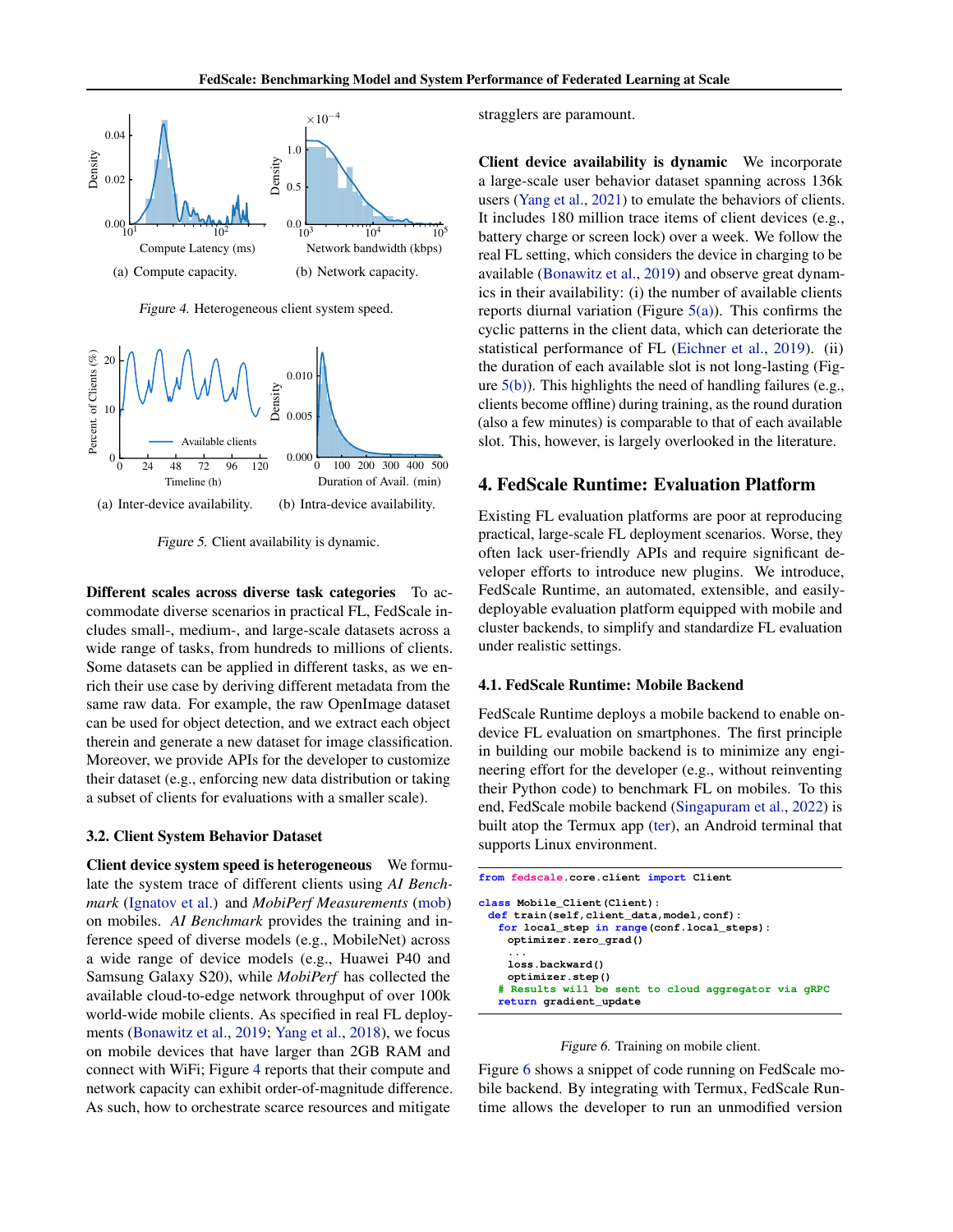FedScale: Benchmarking Model and System Performance of Federated Learning at Scale



<span id="page-4-0"></span>Figure 7. FedScale Runtime can benchmark the mobile runtime of power, energy and latency. We train Resnet34 and Shufflenet on ImageNet and CIFAR-10 on Xiaomi mi10 and Samsung S10e.

of Python script (e.g., PyTorch) built from source on the mobile device; the full-operator set (e.g., PyTorch modules) is available too. This speeds up the deployment cycle: FL models and algorithms that were prototyped on server GPUs/CPUs can also be deployed using FedScale Runtime. We are currently implementing the Google Remote Procedure Call (gRPC) for distributed mobile devices to interface with FedScale Runtime cloud server.

Benchmarking the mobile backend FedScale mobile backend enables developers to benchmark realistic FL training/testing performance on mobile phones. For example, Figure [7](#page-4-0) reports the performance metrics of training ShuffleNet and ResNet34 on one mini-batch (batch size 32), drawn from the ImageNet and CIFAR-10 datasets, on Xiaomi Mi10 and Samsung S10e Android devices. We benchmark the average training time. We notice that ResNet34 runs at higher instantaneous power than ShuffleNet on both devices, but it requires less total energy to train since it takes shorter latency. ImageNet takes longer than CIFAR-10 per mini-batch, as the larger training image sizes lead to longer execution. The heterogeneity in computational capacity is evident as the Xiaomi Mi10 device outperforms the Samsung S10e device due to a more capable processor. As such, we believe that FedScale mobile backend can facilitate future on-device FL optimizations (e.g., hardwareaware neural architecture search [\(He et al.,](#page-9-19) [2018\)](#page-9-19)).

## 4.2. FedScale Runtime: Cluster Backend

FedScale Runtime provides an automated cluster backend that can support FL evaluations in real deployments and in-cluster simulations. In the *deployment mode*, FedScale Runtime acts as the cloud aggregator and orchestrates FL executions across real devices (e.g., laptops, mobiles, or even cloud servers). To enable cost-efficient FL benchmarking, FedScale Runtime also includes a *simulation mode* that per-



<span id="page-4-1"></span>Figure 8. FedScale Runtime enables the developer to benchmark various FL efforts with practical FL data and metrics.

forms FL training/testing on GPUs/CPUs, while providing various practical FL metrics by emulating realistic FL behaviors, such as computation/communication cost, latency and wall clock time. To the best of our knowledge, FedScale Runtime is the first platform that enables FL benchmarking with practical FL runtime on GPUs/CPUs. More importantly, FedScale Runtime can run the same code with little changes in both modes to minimize the migration overhead.

Throughout the rest of the paper, we focus on the simulation mode as benchmarking is the primary focus of this paper.

Overview of the simulation mode FedScale Runtime consists of three primary components (Figure [8\)](#page-4-1):

- *Aggregator Simulator*: It acts as the aggregator in practical FL, which selects participants, distributes execution profiles (e.g., model weight), and handles result (e.g., model updates) aggregation. In each round, its client manager uses the client behavior trace to monitor whether a client is available; then it selects the specified number of clients to participate that round. Once receiving new events, the event monitor activates the handler (e.g., aggregation handler to perform model aggregation), or the gRPC communicator to send/receive messages. The communicator records the size (cost) of every network traffic, and its runtime latency in FL wall-clock time  $(\frac{traffic\_size}{client\_bandwidth}).$
- *Client Simulator*: It works as the FL client. FedScale data loader loads the federated dataset of that client and feeds this data to the compute engine to run real training/testing. The computation latency is determined by  $(\text{\#_processed\_sample} \times \text{latency\_per\_sample})$ , and the communicator handles network traffics and records the communication latency  $(\frac{traffic\_size}{client\_bandwidth})$ . The device monitor will terminate the simulation of a client if the current FL runtime exceeds his available slot (e.g.,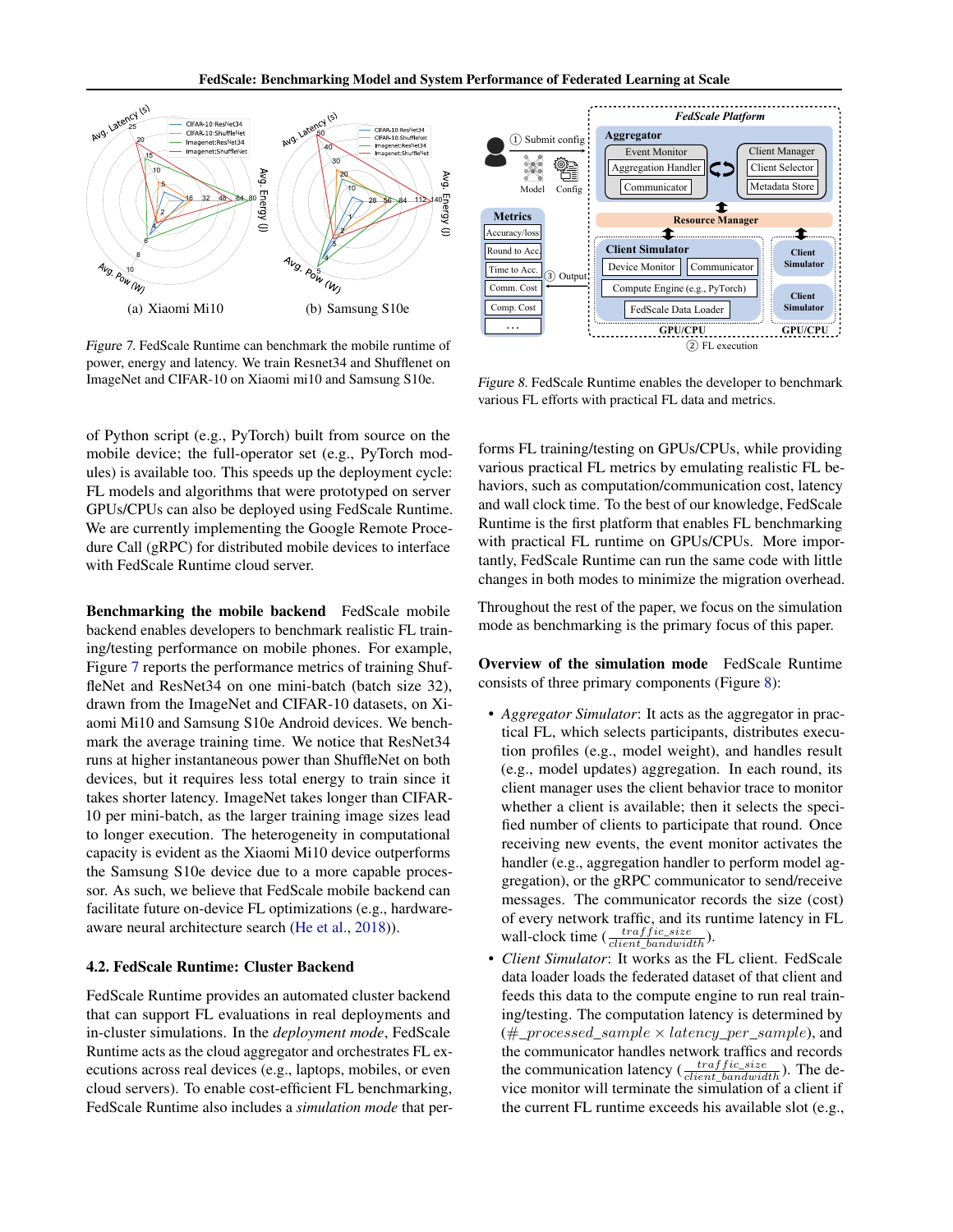FedScale: Benchmarking Model and System Performance of Federated Learning at Scale

| Module           | <b>API</b> Name                                                                             | <b>Example Use Case</b>     |  |  |
|------------------|---------------------------------------------------------------------------------------------|-----------------------------|--|--|
| <b>Simulator</b> | Aggregator   round_completion_handler()<br>client_completion_handler() Straggler mitigation | Adaptive/secure aggregation |  |  |
| <b>Client</b>    | select_participants()                                                                       | Client selection            |  |  |
| <b>Manager</b>   | select_model_for_client()                                                                   | Adaptive model selection    |  |  |
| <b>Client</b>    | train()                                                                                     | Local SGD/malicious attack  |  |  |
| <b>Simulator</b> | serialize_results()                                                                         | Model compression           |  |  |

**from fedscale.core.client import Client**

**class Customized\_Client(Client): # Redefine training (e.g., for local SGD/gradient compression) def train(self,client\_data,model,conf): # Code of plugin ... # Results will be serialized, and then sent to aggregator return training\_result**

<span id="page-5-1"></span>Figure 9. Add plugins by inheritance.

<span id="page-5-0"></span>Table 3. Some example APIs. FedScale provides APIs to deploy new plugins for various designs. We omit input arguments for brevity here.

client drops out), indicated by the availability trace.

• *Resource Manager*: It orchestrates the available physical resource for evaluation to maximize the resource utilization. For example, when the number of participants/round exceeds the resource capacity (e.g., simulating thousands of clients on a few GPUs), the resource manager queues the overcommitted tasks of clients and schedules new client simulation from this queue once resource becomes available. Note that this queuing will not affect the simulated FL runtime, as this runtime is controlled by a global virtual clock, and the event monitor will manage events in the correct runtime order.

Note that capturing runtime performance (e.g., wall clock time) is rather slow and expensive in practical FL – each mobile device takes several minutes to train a round – but our simulator enables *fast-forward* simulation, as training on CPUs/GPUs takes only a few seconds per round, while providing simulated runtime using realistic traces.

FedScale Runtime enables automated FL simulation FedScale Runtime incorporates realistic FL traces, using the aforementioned trace by default or the developer-specified profile from the mobile backend, to automatically emulate the practical FL workflow:  $\textcircled{1}$  *Task submission*: FL developers specify their configurations (e.g., model and dataset), which can be federated training or testing, and the resource manager will initiate the aggregator and client simulator on available resource (GPU, CPU, other accelerators, or even smartphones); 2 *FL simulation*: Following the standardized FL lifecycle (Figure [1\)](#page-0-0), in each training round, the aggregator inquires the client manager to select participants, whereby the resource manager distributes the client configuration to the available client simulators. After the completion of each client, the client simulator pushes the model update to the aggregator, which then performs the model aggregation. 3 *Metrics output*: During training, the developer can query the practical evaluation metrics on the fly. Figure [8](#page-4-1) lists some popular metrics in FedScale.



<span id="page-5-2"></span>Figure 10. FedScale Runtime can run thousands of clients/round on 10 GPUs where others fail. More results are in Appendix [C.](#page-11-0)

the developer can import his own dataset of the client avail-FedScale Runtime is easily deployable and extensible with plugins FedScale Runtime provides flexible APIs, which can accommodate with different execution backends (e.g., PyTorch) by design, for the developer to quickly benchmark new plugins. Table [3](#page-5-0) illustrates some example APIs that can facilitate diverse FL efforts, and Figure [9](#page-5-1) dictates an example showing how these APIs help to benchmark a new design of local client training with a few lines of code by inheriting the base Client module. Moreover, FedScale Runtime can embrace new realistic (statistical client or system behavior) datasets with the built-in APIs. For example, ability with the API (load client availability), and FedScale Runtime will automatically enforce this trace during evaluations. We provide more examples and a comparison with other frameworks, in Appendix [D](#page-13-0) to show the ease of evaluating various today's FL work in FedScale– a few lines are all we need [\(Lai et al.,](#page-9-10) [2021;](#page-9-10) [Li et al.,](#page-9-20) [2022\)](#page-9-20)!

FedScale Runtime is scalable and efficient In the simulation mode, FedScale Runtime can perform large-scale simulations (thousands of clients per round) in both standalone (single CPU/GPU) and distributed (multiple machines) settings. This is because: (1) FedScale Runtime uses GPU sharing techniques [\(Yu & Chowdhury,](#page-10-12) [2020\)](#page-10-12) to divide GPU among tasks so that multiple client simulators can co-locate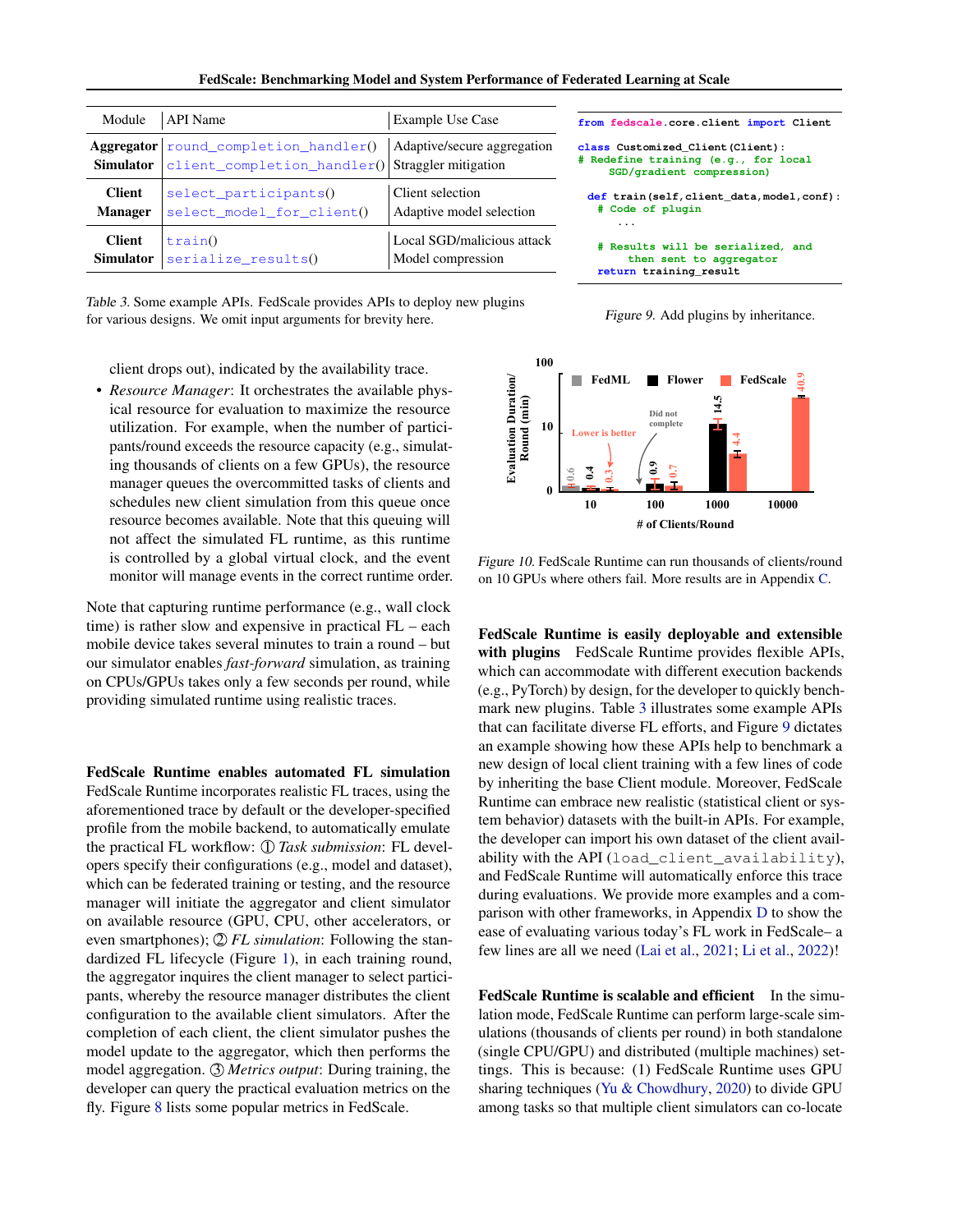| Model<br>Task<br>Dataset   |                      | IID                 | FedAvg                | FedProx  | FedYoGi  |            |
|----------------------------|----------------------|---------------------|-----------------------|----------|----------|------------|
|                            |                      |                     |                       |          |          |            |
| Image Classification       | <b>FEMNIST</b>       | ResNet-18           | 86.40%                | 78.50%   | 78.40%   | 76.30%     |
|                            | OpenImage            | ShuffleNet-V2       | 81.37%                | 70.27%   | 69.54%   | 74.04%     |
|                            |                      | MobileNet-V2        | 80.83%                | 70.09%   | 70.34%   | $75.25\%$  |
| <b>Text Classification</b> | <b>Amazon Review</b> | Logistic Regression | 66.10%                | 65.80%   | 65.10%   | 65.30%     |
| Language Modeling          | Reddit               | Albert              | 73.5 perplexity (ppl) | 77.3 ppl | 76.6 ppl | $81.6$ ppl |
| Speech Recognition         | Google Speech        | ResNet-34           | 72.58%                | 63.37%   | 63.25%   | 62.67%     |

FedScale: Benchmarking Model and System Performance of Federated Learning at Scale

<span id="page-6-3"></span>Table 4. Benchmarking of different FL algorithms across realistic FL datasets. We report the mean test accuracy over 5 runs.



<span id="page-6-2"></span>Figure 11. FedScale can benchmark the statistical FL performance. (c) shows existing benchmarks can under-report the FedYoGi performance as they cannot support a large number of participants.

on the same GPU; (2) our resource manager monitors the fine-grained resource utilization of machines, queues the overcommitted execution requests, adaptively dispatches requests of the client across machines to achieve load balance, and then orchestrates the simulation based on the client virtual clock. Instead, state-of-the-art platforms can hardly support the practical FL scale, due to their limited support for distributed evaluations (e.g., FedJax [\(Ro et al.,](#page-10-13) [2021\)](#page-10-13)), and/or the reliance on the traditional ML architecture that trains on a few workers with long-running computation, whereas FedScale Runtime minimizes the overhead (e.g., frequent data serialization) in the fleet training of FL clients. As shown in Figure  $10<sup>2</sup>$  $10<sup>2</sup>$  $10<sup>2</sup>$  $10<sup>2</sup>$ , other than being able to evaluate the practical FL runtime, FedScale Runtime not only runs faster than FedML [\(He et al.,](#page-9-7) [2020\)](#page-9-7) and Flower [\(Beutel et al.,](#page-9-8) [2021\)](#page-9-8), but it can support large-scale evaluations efficiently.

## <span id="page-6-0"></span>5. Experiments

In this section, we show how FedScale can facilitate better benchmarking of FL efforts over its counterparts.

Experimental setup We use 10 NVIDIA Tesla P100 GPUs in our evaluations. Following the real FL deployments [\(Bonawitz et al.,](#page-9-0) [2019;](#page-9-0) [Yang et al.,](#page-10-3) [2018\)](#page-10-3), the aggre<span id="page-6-4"></span>gator collects updates from the first  $N$  completed participants out of  $1.3N$  participants to mitigate system stragglers in each round, and  $N = 100$  by default. We experiment with representative FedScale datasets in different scales and tasks (detailed experiment setup in Appendix [A\)](#page-11-2).

#### 5.1. How Does FedScale Help FL Benchmarking?

Existing benchmarks are insufficient to evaluate the various metrics needed in today's FL. We note that the performance of existing benchmarks and FedScale are quite close in the same settings if we turn off the optional system traces in FedScale. Because the underlying training and FL protocols in evaluations are the same. However, the limited scalability can mislead the practical FL performance. Next, we show the effectiveness of FedScale in benchmarking different FL aspects over its counterparts.

Benchmarking FL statistical efficiency. FedScale provides various realistic client datasets to benchmark the FL statistical efficiency. Here, we experiment with state-of-theart optimizations (FedAvg, FedProx and FedYoGi) – each aims to mitigate the data heterogeneity – and the traditional IID data setting. Figure [11](#page-6-2) and Table [4](#page-6-3) report that: (1) the round-to-accuracy performance and final model accuracy of the non-IID setting is worse than that of the IID setting, which is consistent with existing findings [\(Kairouz et al.,](#page-9-1) [2021b\)](#page-9-1); (2) different tasks can have different preferences

<span id="page-6-1"></span><sup>&</sup>lt;sup>2</sup>We train ShuffleNet on OpenImage classification task on  $10$ GPU nodes. Detailed experimental setups in Appendix [A.](#page-11-2)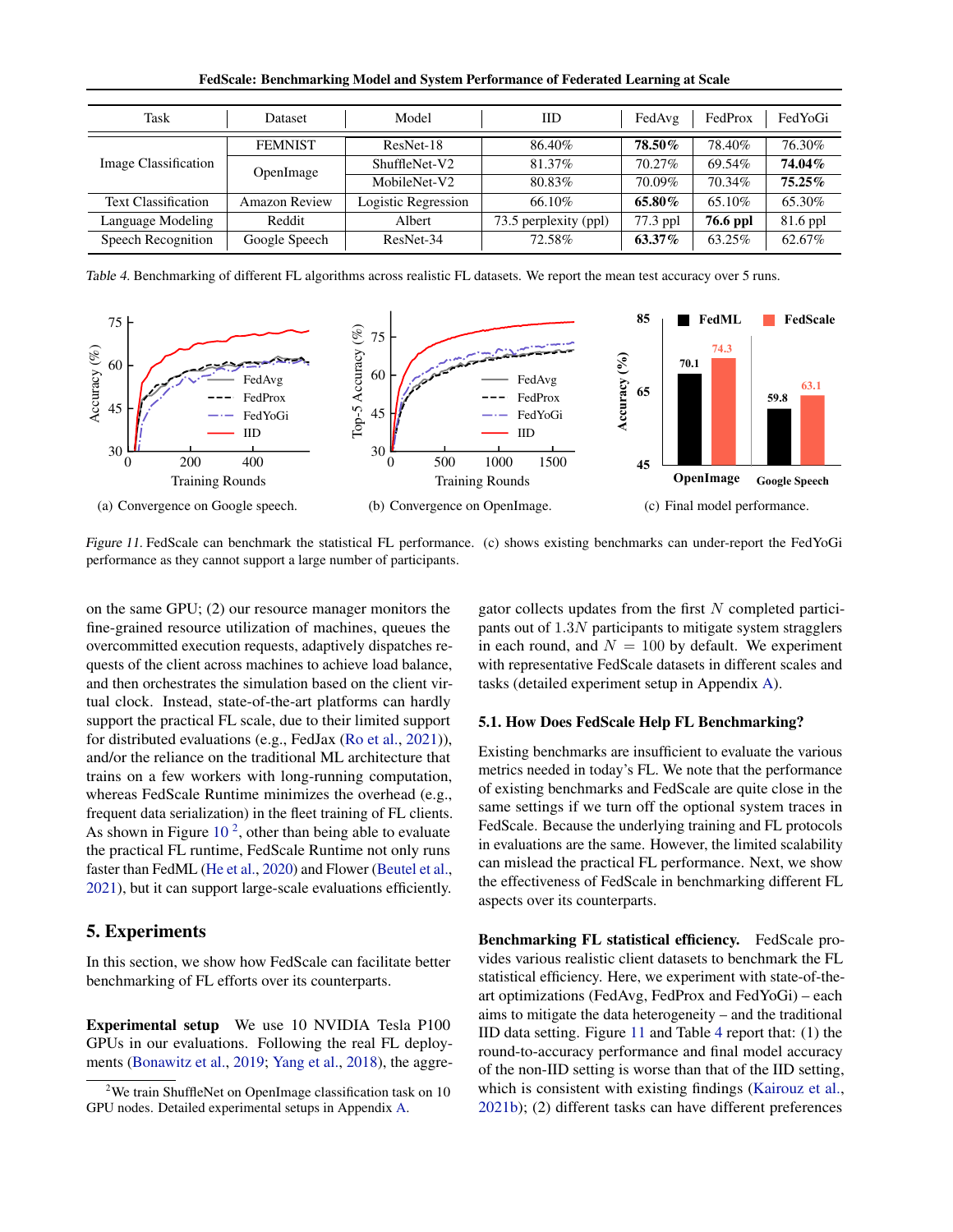<span id="page-7-0"></span>

(a) FedScale reports realistic FL clock.





<span id="page-7-1"></span>(b) FedScale enables fast-forward eval.

<span id="page-7-2"></span>

1 Figure 12. FedScale can benchmark realistic FL runtime. (a) and (b) report FedYoGi results on OpenImage with different number of local steps (K); (b) reports the FL runtime to reach convergence.

on the optimizations. For example, FedYoGi performs the best on OpenImage, but it is inferior to FedAvg on Google Speech. With much more FL datasets, FedScale enables extensive studies of the sweet spot of different optimizations; and (3) existing benchmarks can under-report the FL performance due to their inability to reproduce the FL setting. Figure  $11(c)$  reports the final model accuracy using FedML and FedScale, where we attempt to reproduce the scale of practical FL with 100 participants per round in both frameworks, but FedML can only support 30 participants because of its suboptimal scalability, which under-reports the FL performance that the algorithm can indeed achieve.

Benchmarking FL system efficiency. Existing system optimizations for FL focus on the practical runtime (e.g., wall-clock time in real FL training) and the FL execution cost. Unfortunately, existing benchmarks can hardly evaluate the FL runtime due to the lack of realistic system traces, but we now show how FedScale can help such benchmarking: (1) FedScale Runtime enables fast-forward evaluations of the practical FL wall-clock time with fewer evaluation hours. Taking different number of local steps  $K$  in local SGD as an example [\(McMahan et al.,](#page-10-1) [2017\)](#page-10-1), Figure [12\(a\)](#page-7-0) and Table [12\(b\)](#page-7-1) illustrate that FedScale can evaluate this impact of  $K$  on practical FL runtime in a few hours. This allows the developer to evaluate large-scale system optimizations efficiently; and (2) FedScale Runtime can dictate the FL execution cost by using realistic system traces. For example, Figure [12\(c\)](#page-7-2) reports the practical FL communication cost in achieving the performance of Figure [11,](#page-6-2) while Figure [15](#page-8-2) reports the system duration of individual clients. These system metrics can facilitate developers to navigate the accuracy-cost trade-off.

Benchmarking FL privacy and security. FedScale can evaluate the statistical and system efficiency for privacy and security optimizations more realistically. Here, we give an example of benchmarking DP-SGD [\(Geyer et al.,](#page-9-16) [2017;](#page-9-16)

[Kairouz et al.,](#page-9-3) [2021a\)](#page-9-3), which applies differential privacy to improve the client privacy. We experiment with different privacy targets  $\sigma$  ( $\sigma$ =0 indicates no privacy enhancement) and different number of participants per round  $N$ . Figure [13](#page-8-3) shows that the scale of participants (e.g.,  $N=30$ ) that today's benchmarks can support can mislead the privacy evaluations too: for  $\sigma$ =0.01, while we notice great performance degradation (12.8%) in the final model accuracy when  $N=30$ , this enhancement is viable in practical FL  $(N=100)$  with decent accuracy drop (4.6%). Moreover, FedScale is able to benchmark more practical FL metrics, such as wall-clock time, communication cost added in privacy optimizations, and the number of rounds needed to leak the client privacy under realistic individual client data and Non-IID distributions.

As for benchmarking FL security, we follow the example setting of recent backdoor attacks [\(Sun et al.,](#page-10-14) [2019;](#page-10-14) [Wang](#page-10-8) [et al.,](#page-10-8) [2020\)](#page-10-8) on the OpenImage, where corrupted clients flip their ground-truth labels to poison the training. We benchmarked two settings: one without security enhancement, while the other clips the model updates as [\(Sun et al.,](#page-10-14) [2019\)](#page-10-14). As shown in Figure [14,](#page-8-4) while state-of-the-art optimizations report this can mitigate the attacks without hurting the overall performance on their synthesized datasets, large accuracy drops can occur in more practical FL settings.

## 5.2. Opportunities for Future FL Optimizations

Next, we show FedScale can shine light on the need for yet unexplored optimizations owing to its realistic FL settings.

Heterogeneity-aware co-optimizations of communication and computation Existing optimizations for the system efficiency often apply the same strategy on all clients (e.g., using the same number of local steps [\(McMahan et al.,](#page-10-1) [2017\)](#page-10-1) or compression threshold [\(Rothchild et al.,](#page-10-7) [2020\)](#page-10-7)), while ignoring the heterogeneous client system speed. When we outline the timeline of 5 randomly picked participants in training of the ShuffleNet (Figure [15\)](#page-8-2), we find: (1) system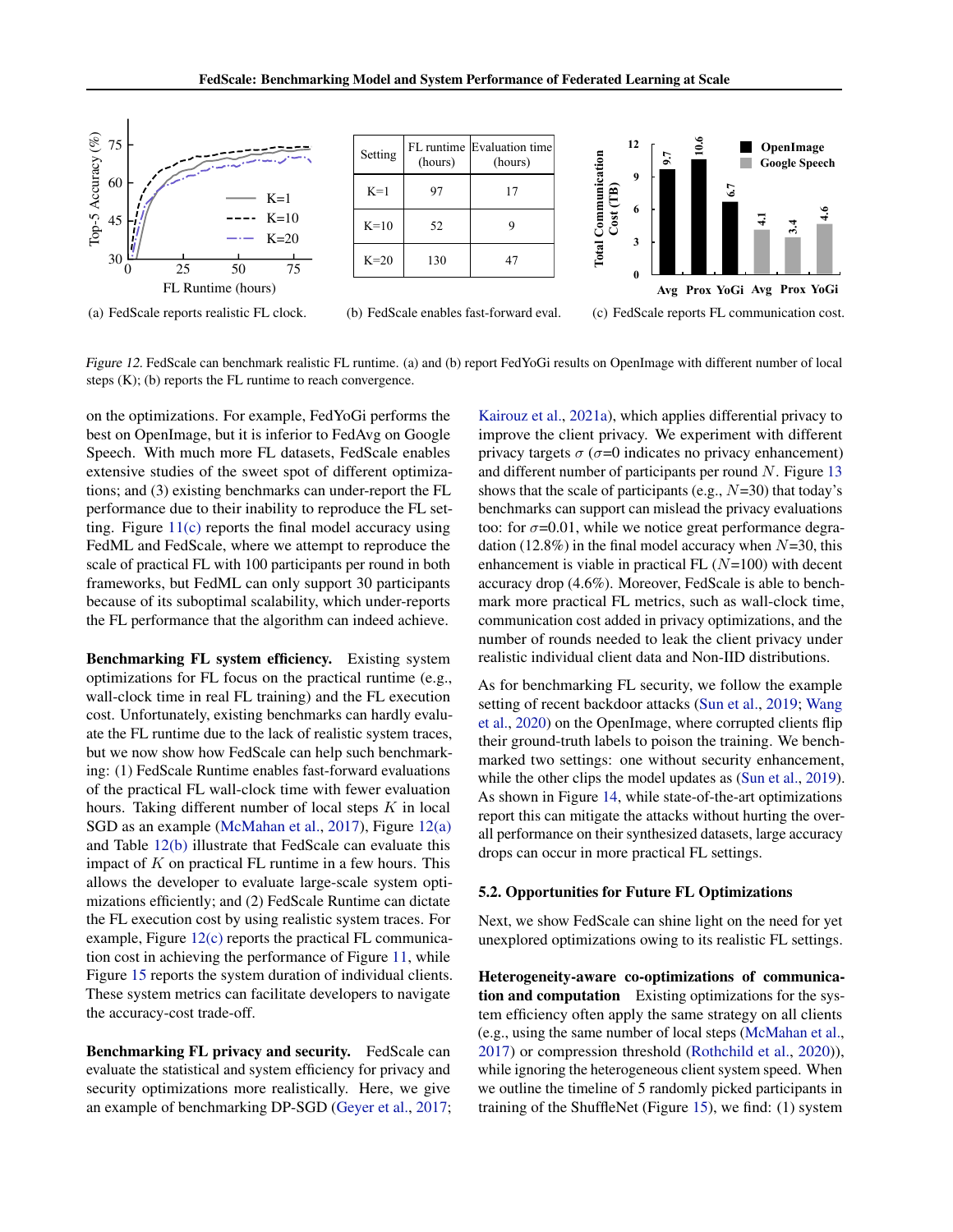

<span id="page-8-3"></span>Figure 13. FedScale can benchmark privacy efforts in more realistic FL settings.



<span id="page-8-4"></span>Figure 14. FedScale can benchmark security optimizations with realistic FL data.



<span id="page-8-2"></span>Figure 15. System stragglers slow down practical FL greatly.

<span id="page-8-5"></span>model across clients (Shuf-Figure 16. Biased accuracy distributions of the trained flenet on OpenImage).

stragglers can greatly slow down the round aggregation in practical FL; and (2) simply optimizing the communication or computation efficiency may not lead to faster rounds, as the last participant can be bottlenecked by the other resource. Here, optimizing the communication can greatly benefit *Client 4*, but it achieves marginal improvement on the round duration as *Client 5* is computation-bound. This implies an urgent need of heterogeneity-aware co-optimizations of communication and computation efficiency.

Co-optimizations of statistical and system efficiency Most of today's FL efforts focus on either optimizing the statistical or the system efficiency, whereas we observe a great opportunity to jointly optimize both efficiencies: (1) As the system behavior determines the availability of client data, predictable system performance can benefit statistical efficiency. For example, in alleviating the biased model accuracy (Figure [16\)](#page-8-5), we may prioritize the use of upcoming offline clients to curb the upcoming distribution drift of client data; (2) Statistical optimizations should be aware of the heterogeneous client system speed. For example, instead of applying one-fit-all strategies (e.g., local steps or gradient compression) for all clients, faster workers can trade more system latency for more statistical benefits (e.g., transferring more traffics with less intensive compression).

FL design-decisions considering mobile environment Existing efforts have largely overlooked the interplay of client devices and training speed (e.g., using a large local steps to save communication [\(McMahan et al.,](#page-10-1) [2017\)](#page-10-1)), however, as shown in Figure [7,](#page-4-0) running intensive on-device computation for a long time can quickly drain the battery, or even burn the device, leading to the unavailability of clients. Therefore, we believe that a power and temperature-aware training algorithm (e.g., different local steps across clients or device-aware NAS) can be an important open problem.

## 6. Conclusion

To enable scalable and reproducible FL research, we introduce FedScale, a diverse set of realistic FL datasets in terms of scales, task categories, and client system behaviors, along with a scalable and extensible evaluation platform, FedScale Runtime. FedScale Runtime performs fast-forward evaluation of the practical FL runtime metrics needed in today's works. More importantly, FedScale Runtime provides ready-to-use realistic datasets and flexible APIs to allow more FL applications, such as benchmarking NAS, model inference, and a broader view of federated computation (e.g., multi-party computation). FedScale is open-source at <http://fedscale.ai>, and we hereby invite the community to develop and contribute state-of-the-art FL efforts.

## Acknowledgments

We would like to thank the anonymous reviewers and SymbioticLab members for their insightful feedback. We also thank FedScale contributors and users from many different academic institutions and industry for their valuable inputs. This work was supported in part by NSF grants CNS-1900665, CNS-1909067, and CNS-2106184, and a grant from Cisco.

## References

- <span id="page-8-9"></span>Common Voice Data. [https://commonvoice.](https://commonvoice.mozilla.org/en/datasets) [mozilla.org/en/datasets](https://commonvoice.mozilla.org/en/datasets).
- <span id="page-8-10"></span>Fox go dataset. [https://github.com/](https://github.com/featurecat/go-dataset) [featurecat/go-dataset](https://github.com/featurecat/go-dataset).
- <span id="page-8-8"></span>iNaturalist 2019. [https://sites.google.](https://sites.google.com/view/fgvc6/competitions/inaturalist-2019) [com/view/fgvc6/competitions/](https://sites.google.com/view/fgvc6/competitions/inaturalist-2019) [inaturalist-2019](https://sites.google.com/view/fgvc6/competitions/inaturalist-2019).
- <span id="page-8-1"></span>MobiPerf. [https://www.measurementlab.net/](https://www.measurementlab.net/tests/mobiperf/) [tests/mobiperf/](https://www.measurementlab.net/tests/mobiperf/).
- <span id="page-8-6"></span>Google Open Images Dataset. [https://storage.](https://storage.googleapis.com/openimages/web/index.html) [googleapis.com/openimages/web/index.](https://storage.googleapis.com/openimages/web/index.html) [html](https://storage.googleapis.com/openimages/web/index.html).
- <span id="page-8-0"></span>PySyft. [https://github.com/OpenMined/](https://github.com/OpenMined/PySyft) [PySyft](https://github.com/OpenMined/PySyft).
- <span id="page-8-7"></span>Reddit Comment Data. [https://files.pushshift.](https://files.pushshift.io/reddit/comments/) [io/reddit/comments/](https://files.pushshift.io/reddit/comments/).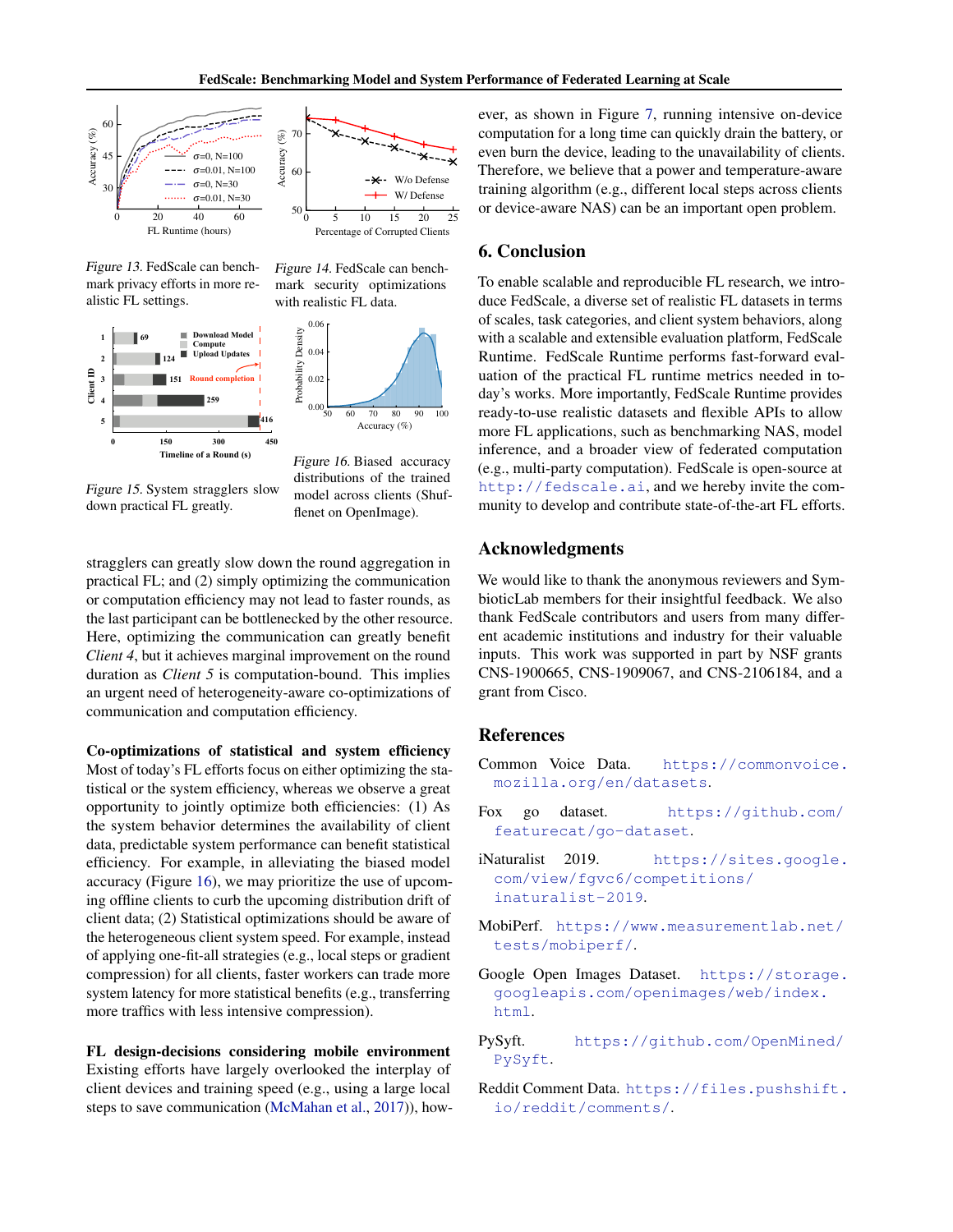- <span id="page-9-21"></span>Stack Overflow Data. [https://cloud.google.com/](https://cloud.google.com/bigquery/public-data/stackoverflow) [bigquery/public-data/stackoverflow](https://cloud.google.com/bigquery/public-data/stackoverflow).
- <span id="page-9-23"></span>Taobao Dataset. [https://tianchi.aliyun.com/](https://tianchi.aliyun.com/dataset/dataDetail?dataId=56&lang=en-us) [dataset/dataDetail?dataId=56&lang=](https://tianchi.aliyun.com/dataset/dataDetail?dataId=56&lang=en-us) [en-us](https://tianchi.aliyun.com/dataset/dataDetail?dataId=56&lang=en-us).
- <span id="page-9-18"></span>Termux. <https://termux.com/>.
- <span id="page-9-6"></span>TensorFlow Federated. [https://www.tensorflow.](https://www.tensorflow.org/federated) [org/federated](https://www.tensorflow.org/federated).
- <span id="page-9-8"></span>Beutel, D. J., Topal, T., Mathur, A., Qiu, X., Parcollet, T., de Gusmao, P. P. B., and Lane, N. D. Flower: A friendly federated learning framework. *arXiv preprint arXiv:2007.14390*, 2021.
- <span id="page-9-0"></span>Bonawitz, K., Eichner, H., and et al. Towards federated learning at scale: System design. In *MLSys*, 2019.
- <span id="page-9-5"></span>Caldas, S., Meher, S., Duddu, K., and et al. Leaf: A benchmark for federated settings. *NeurIPS' Workshop*, 2019.
- <span id="page-9-25"></span>Chai, D., Wang, L., Chen, K., and Yang, Q. FedEval: A benchmark system with a comprehensive evaluation model for federated learning. In *arxiv.org/abs/2011.09655*, 2020.
- <span id="page-9-27"></span>Cohen, G., Afshar, S., Tapson, J., and van Schaik, A. EM-NIST: an extension of MNIST to handwritten letters. In *arxiv.org/abs/1702.05373*, 2017.
- <span id="page-9-4"></span>Eichner, H., Koren, T., McMahan, H. B., Srebro, N., and Talwar, K. Semi-cyclic stochastic gradient descent. In *ICML*, 2019.
- <span id="page-9-24"></span>Ettinger, S., Cheng, S., Caine, B., Liu, C., Zhao, H., Pradhan, S., Chai, Y., Sapp, B., Qi, C., Zhou, Y., Yang, Z., Chouard, A., Sun, P., Ngiam, J., Vasudevan, V., McCauley, A., Shlens, J., and Anguelov, D. Large scale interactive motion forecasting for autonomous driving : The waymo open motion dataset. *CoRR*, abs/2104.10133, 2021.
- <span id="page-9-11"></span>Fallah, A., Mokhtari, A., and Ozdaglar, A. Personalized federated learning with theoretical guarantees: A modelagnostic meta-learning approach. In *NeurIPS*, 2020.
- <span id="page-9-22"></span>Fouhey, D. F., Kuo, W., Efros, A. A., and Malik, J. From lifestyle vlogs to everyday interactions. In *CVPR*, 2018.
- <span id="page-9-15"></span>Geiping, J., Bauermeister, H., Dröge, H., and Moeller, M. Inverting gradients - how easy is it to break privacy in federated learning? In *NeurIPS*, 2020.
- <span id="page-9-16"></span>Geyer, R. C., Klein, T., and Nabi, M. Differentially private federated learning: A client level perspective. In *NeurIPS*, 2017.
- <span id="page-9-12"></span>Ghosh, A., Chung, J., Yin, D., and Ramchandran, K. An efficient framework for clustered federated learning. In *NeurIPS*, 2020a.
- <span id="page-9-2"></span>Ghosh, A., Chung, J., Yin, D., and Ramchandran, K. An efficient framework for clustered federated learning. In *NeurIPS*, 2020b.
- <span id="page-9-7"></span>He, C., Li, S., So, J., and Zeng, X. FedML: A research library and benchmark for federated machine learning. In *arxiv.org/abs/2007.13518*, 2020.
- <span id="page-9-19"></span>He, Y., Lin, J., Liu, Z., Wang, H., Li, L.-J., and Han, S. Amc: Automl for model compression and acceleration on mobile devices. In *ECCV*, 2018.
- <span id="page-9-17"></span>Ignatov, A., Timofte, R., Kulik, A., Yang, S., Wang, K., Baum, F., Wu, M., Xu, L., and Gool, L. V. AI benchmark: All about deep learning on smartphones in 2019. *arXiv preprint arXiv:1910.06663*.
- <span id="page-9-3"></span>Kairouz, P., McMahan, B., Song, S., Thakkar, O., Thakurta, A., and Xu, Z. Practical and private (deep) learning without sampling or shuffling. In *arxiv.org/abs/2103.00039*, 2021a.
- <span id="page-9-1"></span>Kairouz, P., McMahan, H. B., and et al. Advances and open problems in federated learning. In *Foundations and Trends® in Machine Learning*, 2021b.
- <span id="page-9-14"></span>Karimireddy, S. P., Rebjock, Q., Stich, S. U., and Jaggi, M. Error feedback fixes signsgd and other gradient compression schemes. In *arXiv preprint arXiv:1901.09847*, 2019.
- <span id="page-9-9"></span>Karimireddy, S. P., Kale, S., Mohri, M., Reddi, S. J., Stich, S. U., and Suresh, A. T. SCAFFOLD: Stochastic controlled averaging for federated learning. In *ICML*, 2020.
- <span id="page-9-28"></span>Koehn, P. Europarl: A Parallel Corpus for Statistical Machine Translation. In *Conference Proceedings: the tenth Machine Translation Summit*, 2005.
- <span id="page-9-26"></span>Lai, F., Chowdhury, M., and Madhyastha, H. To relay or not to relay for inter-cloud transfers? In *HotCloud*, 2018.
- <span id="page-9-13"></span>Lai, F., You, J., Zhu, X., Madhyastha, H. V., and Chowdhury, M. Sol: A federated execution engine for fast distributed computation over slow networks. In *NSDI*, 2020.
- <span id="page-9-10"></span>Lai, F., Zhu, X., Madhyastha, H. V., and Chowdhury, M. Oort: Efficient federated learning via guided participant selection. In *OSDI*, 2021.
- <span id="page-9-20"></span>Li, C., Zeng, X., Zhang, M., and Cao, Z. PyramidFL: Fine-grained data and system heterogeneity-aware client selection for efficient federated learning. In *MobiCom*, 2022.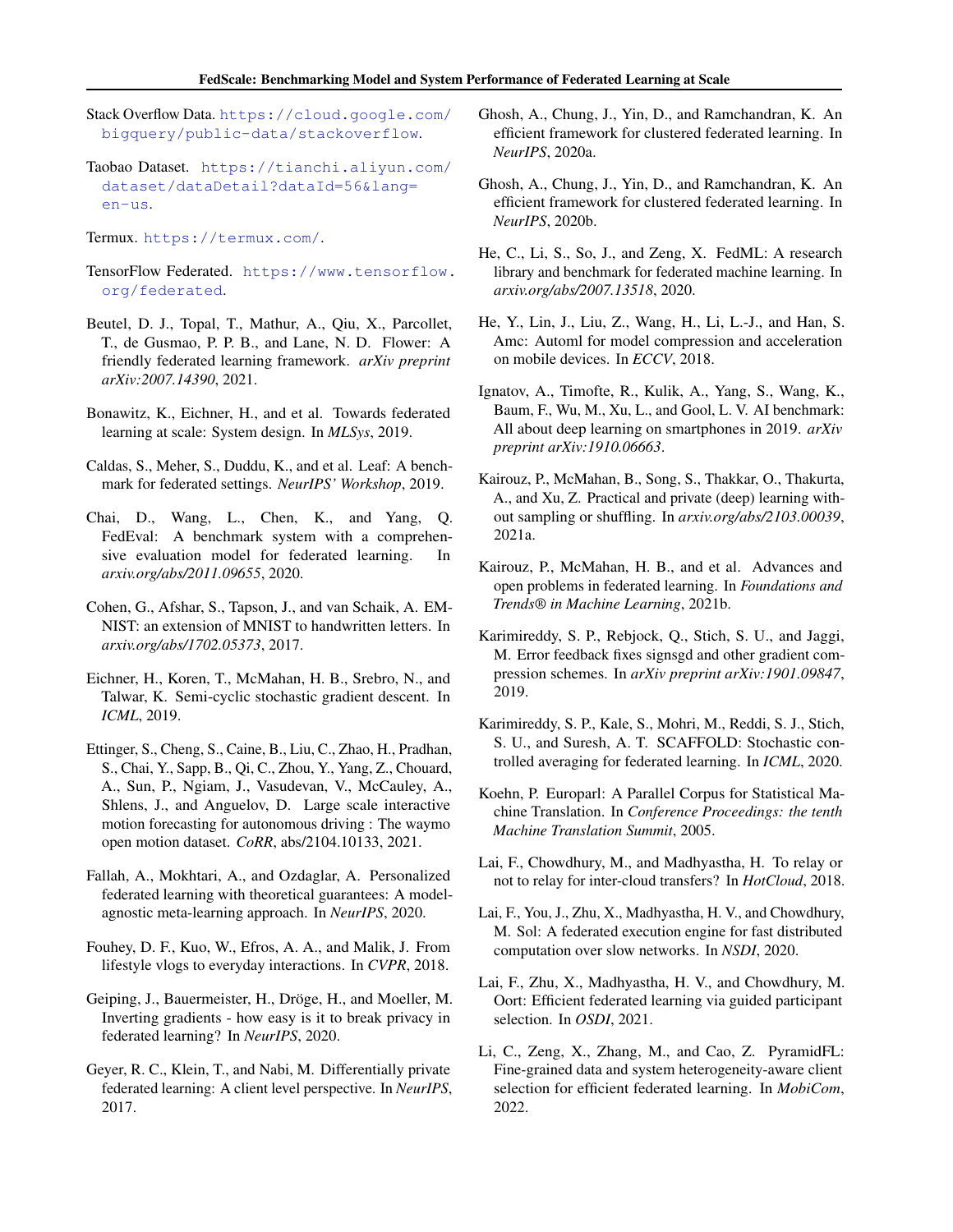- <span id="page-10-2"></span>Li, T., Sahu, A. K., Zaheer, M., Sanjabi, M., Talwalkar, A., and Smith, V. Federated optimization in heterogeneous networks. In *MLSys*, 2020.
- <span id="page-10-17"></span>Mao, H., Netravali, R., and Alizadeh, M. Neural adaptive video streaming with Pensieve. In *SIGCOMM*, 2017.
- <span id="page-10-4"></span>Mattson, P., Cheng, C., Coleman, C., and et al. Mlperf training benchmark. In *MLSys*, 2020.
- <span id="page-10-21"></span>McAuley, J., Targett, C., Shi, Q., and van den Hengel, A. Image-based recommendations on styles and substitutes. In *SIGIR*, 2015.
- <span id="page-10-1"></span>McMahan, H. B., Moore, E., Ramage, D., Hampson, S., and y Arcas, B. A. Communication-efficient learning of deep networks from decentralized data. In *AISTATS*, 2017.
- <span id="page-10-5"></span>Reddi, S., Charles, Z., and et al. Adaptive federated optimization. In *arxiv.org/abs/2003.00295*, 2020.
- <span id="page-10-22"></span>Reddy, S., Chen, D., and Manning, C. D. Coqa: A conversational question answering challenge. *arXiv preprint arXiv:1808.07042*, 2019.
- <span id="page-10-13"></span>Ro, J. H., Suresh, A. T., and Wu, K. FedJAX: Federated learning simulation with jax. *arXiv preprint arXiv:2108.02117*, 2021.
- <span id="page-10-7"></span>Rothchild, D., Panda, A., Ullah, E., Ivkin, N., Stoica, I., Braverman, V., Gonzalez, J., and Arora, R. Fetchsgd: Communication-efficient federated learning with sketching. In *ICML*, 2020.
- <span id="page-10-0"></span>Sandler, M., Howard, A. G., Zhu, M., Zhmoginov, A., and Chen, L.-C. Mobilenetv2: Inverted residuals and linear bottlenecks. In *CVPR*, 2018.
- <span id="page-10-20"></span>Schler, J., Koppel, M., Argamon, S., and Pennebaker, J. Effects of age and gender on blogging. In *Proceedings of AAAI Spring Symposium on Computational Approaches for Analyzing Weblogs*, 2006.
- <span id="page-10-6"></span>Shi, N., Lai, F., Kontar, R. A., and Chowdhury, M. Fed-ensemble: Improving generalization through model ensembling in federated learning. *arXiv preprint arXiv:2107.10663*, 2021.
- <span id="page-10-19"></span>Sigurdsson, G. A., Varol, G., Wang, X., Farhadi, A., Laptev, I., and Gupta, A. Hollywood in homes: Crowdsourcing data collection for activity understanding. In *ECCV*, 2016.
- <span id="page-10-11"></span>Singapuram, S. S. V., Lai, F., Hu, C., and Chowdhury, M. Swan: A neural engine for efficient dnn training on smartphone socs. *arXiv preprint arXiv:2206.04687*, 2022.
- <span id="page-10-14"></span>Sun, Z., Kairouz, P., Suresh, A. T., and McMahan, H. B. Can you really backdoor federated learning? In *arxiv.org/abs/1911.07963*, 2019.
- <span id="page-10-8"></span>Wang, H., Sreenivasan, K., Rajput, S., Vishwakarma, H., Agarwal, S., yong Sohn, J., Lee, K., and Papailiopoulos, D. Attack of the tails: Yes, you really can backdoor federated learning. In *NeurIPS*, 2020.
- <span id="page-10-15"></span>Warden, P. Speech commands: A dataset for limited-vocabulary speech recognition. In *arxiv.org/abs/1804.03209*, 2018.
- <span id="page-10-18"></span>Weyand, T., Araujo, A., Cao, B., and Sim, J. Google landmarks dataset v2 a large-scale benchmark for instance-level recognition and retrieval. In *arxiv.org/abs/2004.01804*, 2020.
- <span id="page-10-9"></span>Yan, F. Y., Ayers, H., and et al. Learning in situ: a randomized experiment in video streaming. In *NSDI*, 2020.
- <span id="page-10-10"></span>Yang, C., Wang, Q., and et al. Characterizing impacts of heterogeneity in federated learning upon large-scale smartphone data. In *WWW*, 2021.
- <span id="page-10-3"></span>Yang, T., Andrew, G., Eichner, H., Sun, H., Li, W., Kong, N., Ramage, D., and Beaufays, F. Applied federated learning: Improving Google keyboard query suggestions. In *arxiv.org/abs/1812.02903*, 2018.
- <span id="page-10-12"></span>Yu, P. and Chowdhury, M. Fine-grained gpu sharing primitives for deep learning applications. In *MLSys*, 2020.
- <span id="page-10-16"></span>Zen, H., Dang, V., Clark, R., Zhang, Y., Weiss, R. J., Jia, Y., Chen, Z., and Wu, Y. Libritts: A corpus derived from librispeech for text-to-speech. *arXiv preprint arXiv:1904.02882*, 2019.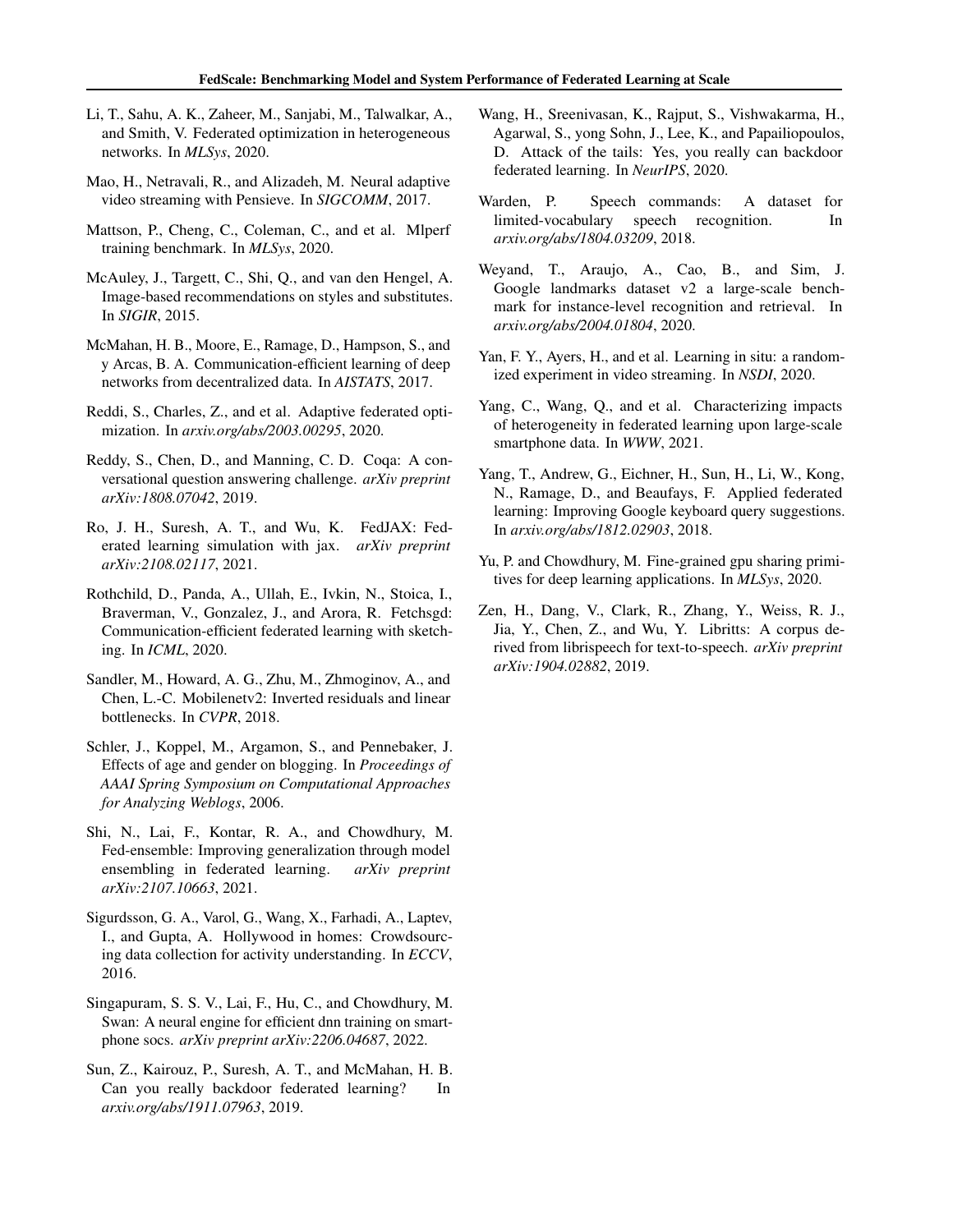## <span id="page-11-2"></span>A. Experiment Setup

Scalability Evaluations We evaluate the scalability of FedScale Runtime, FedML (GitHub *commit@2ee0517*) and Flower (v0.17.0 atop Ray v1.9.2) using a cluster with 10 GPU nodes. Each GPU node has a P100 GPU with 12GB GPU memory and 192GB RAM. We train the ShuffleNet-V2 model on the OpenImage dataset. We set the minibatch size of each participant to 32, and the number of local steps K to 20, which takes around 2800MB GPU memory for each model training. As such, we allow each GPU node to run 4 processes in benchmarking these three frameworks.

Evaluation Setup Applications and models used in our evaluations are widely used on mobile devices. We set the minibatch size of each participant to 32, and the number of local steps  $K$  to 20. We cherry-pick the hyper-parameters with grid search, ending up with an initial learning rate 0.04 for CV tasks and 5e-5 for NLP tasks. The learning rate decays by 0.98 every 10 training rounds. These settings are consistent with the literature. More details about the input dataset are available in Appendix [B.](#page-11-1)

## <span id="page-11-1"></span>B. Introduction of FedScale Datasets

FedScale currently has 20 realistic federated datasets across a wide range of scales and task categories (Table [5\)](#page-12-0). Here, we provide the description of some representative datasets.

Google Speech Commands. A speech recognition dataset [\(Warden,](#page-10-15) [2018\)](#page-10-15) with over ten thousand clips of one-second-long duration. Each clip contains one of the 35 common words (e.g., digits zero to nine, "Yes", "No", "Up", "Down") spoken by thousands of different people.

**OpenImage.** OpenImage [\(ope\)](#page-8-6) is a vision dataset collected from Flickr, an image and video hosting service. It contains a total of 16M bounding boxes for 600 object classes (e.g., Microwave oven). We clean up the dataset according to the provided indices of clients.

Reddit and StackOverflow. Reddit [\(red\)](#page-8-7) (StackOverflow [\(sta\)](#page-9-21)) consists of comments from the Reddit (StackOverflow) website. It has been widely used for language modeling tasks, and we consider each user as a client. In this dataset, we restrict to the 30k most frequently used words, and represent each sentence as a sequence of indices corresponding to these 30k frequently used words.

VLOG. VLOG [\(Fouhey et al.,](#page-9-22) [2018\)](#page-9-22) is a video dataset collected from YouTube. It contains more than 10k Lifestyle Vlogs, videos that people purportedly record to show their lives, from more than 4k actors. This dataset is aimed at understanding everyday human interaction and contains

labels for scene classification, hand-state prediction, and hand detection tasks.

LibriTTS. LibriTTS [\(Zen et al.,](#page-10-16) [2019\)](#page-10-16) is a large-scale text-to-speech dataset. It is derived from audiobooks in LibriVox project. There are 585 hours of read English speech from 2456 speakers at a 24kHz sampling rate.

Taobao. Taobao Dataset [\(tao\)](#page-9-23) is a dataset of click rate prediction about display Ad, which is displayed on the website of Taobao. It is composed of 1,140,000 users ad display/click logs for 8 days, which are randomly sampled from the website of Taobao.

Waymo Motion. Waymo Motion [\(Ettinger et al.,](#page-9-24) [2021\)](#page-9-24) is composed of 103,354 segments each containing 20 seconds of object tracks at 10Hz and map data for the area covered by the segment. These segments are further broken into 9 second scenarios, and we consider each scenario as a client.

Puffer Streaming. Puffer is a Stanford University research study about using machine learning (e.g., reinforcement learning [\(Mao et al.,](#page-10-17) [2017\)](#page-10-17)) to improve videostreaming algorithms: the kind of algorithms used by services such as YouTube, Netflix, and Twitch. Puffer dataset [\(Yan et al.,](#page-10-9) [2020\)](#page-10-9) consists of 15.4M sequences of network throughput on edge clients over time.

## <span id="page-11-0"></span>C. Comparison with Existing FL Benchmarks

In this section, we compare FedScale with existing FL benchmarks in more details.

Data Heterogeneity Existing benchmarks for FL are mostly limited in the variety of realistic datasets for realworld FL applications. Even they have various datasets (e.g., LEAF [\(Caldas et al.,](#page-9-5) [2019\)](#page-9-5)) and FedEval [\(Chai et al.,](#page-9-25) [2020\)](#page-9-25)), their datasets are mostly synthetically derived from conventional datasets (e.g., CIFAR) and limited to quite a few FL tasks. These statistical client datasets can not represent realistic characteristics and are inefficient to benchmark various real FL applications. Instead, FedScale provides 20 comprehensive realistic datasets for a wide variety of tasks and across small, medium, and large scales, which can also be used in data analysis to motivate more FL designs.

System Heterogeneity The practical FL statistical performance also depends on the system heterogeneity (e.g., internet bandwidth [\(Lai et al.,](#page-9-26) [2018\)](#page-9-26) and client availability), which has inspired lots of optimizations for FL system efficiency. However, existing FL benchmarks have largely overlooked the system behaviors of FL clients, which can produce misleading evaluations, and discourage the benchmarking of system efforts. To emulate the heterogeneous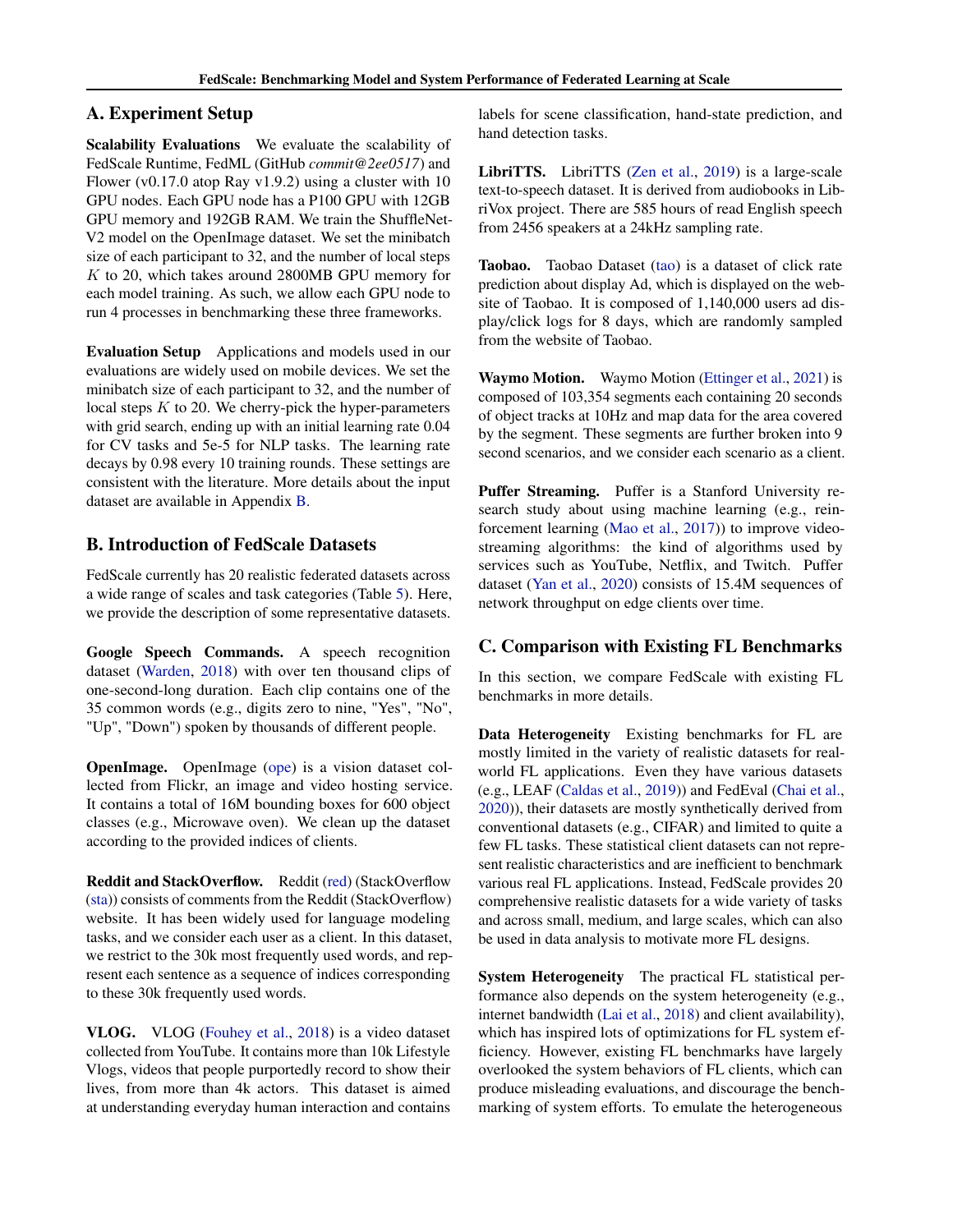FedScale: Benchmarking Model and System Performance of Federated Learning at Scale

| Category       | Name                                       | Data Type |           | #Clients #Instances | <b>Example Task</b>              |
|----------------|--------------------------------------------|-----------|-----------|---------------------|----------------------------------|
|                | <i>iNature</i> (ina)                       | Image     | 2,295     | 193K                | Classification                   |
|                | FEMNIST (Cohen et al., 2017)               | Image     | 3,400     | 640K                | Classification                   |
|                | OpenImage (ope)                            | Image     | 13,771    | 1.3M                | Classification, Object detection |
| CV             | Google Landmark (Weyand et al., 2020)      | Image     | 43,484    | 3.6M                | Classification                   |
|                | <i>Charades</i> (Sigurdsson et al., 2016)  | Video     | 266       | 10K                 | Action recognition               |
|                | <i>VLOG</i> (Fouhey et al., 2018)          | Video     | 4,900     | 9.6K                | Classification, Object detection |
|                | Waymo Motion (Ettinger et al., 2021)       | Video     | 496,358   | 32.5M               | Motion prediction                |
|                | Europarl (Koehn, 2005)                     | Text      | 27,835    | 1.2M                | Text translation                 |
|                | Blog Corpus (Schler et al., 2006)          | Text      | 19,320    | 137M                | Word prediction                  |
|                | <i>Stackoverflow</i> (sta)                 | Text      | 342,477   | 135M                | Word prediction, Classification  |
|                | Reddit (red)                               | Text      | 1,660,820 | 351M                | Word prediction                  |
| <b>NLP</b>     | Amazon Review (McAuley et al., 2015)       | Text      | 1,822,925 | 166M                | Classification, Word prediction  |
|                | $CoOA$ (Reddy et al., 2019)                | Text      | 7,685     | 116K                | <b>Question Answering</b>        |
|                | LibriTTS (Zen et al., 2019)                | Text      | 2,456     | 37K                 | Text to speech                   |
|                | Google Speech (Warden, 2018)               | Audio     | 2,618     | 105K                | Speech recognition               |
|                | Common Voice (com)                         | Audio     | 12,976    | 1.1M                | Speech recognition               |
|                | Taxi Trajectory                            | Text      | 442       | 1.7M                | Sequence prediction              |
|                | Taobao (tao)                               | Text      | 182,806   | 20.9M               | Recommendation                   |
| <b>Misc ML</b> | <i>Puffer Streaming (Yan et al., 2020)</i> | Text      | 121,551   | 15.4M               | Sequence prediction              |
|                | Fox Go $(go-)$                             | Text      | 150,333   | 4.9M                | Reinforcement learning           |

<span id="page-12-0"></span>Table 5. Statistics of FedScale datasets. FedScale has 20 realistic client datasets, which are from the real-world collection, and we partitioned each dataset using its real client-data mapping.

system behaviors in practical FL, FedScale incorporates real-world traces of mobile devices, associates each client with his system speeds, as well as the availability. Moreover, we develop a more efficient evaluation platform, FedScale Runtime, to automate FL benchmarking.

Scalability Existing frameworks, perhaps due to the heavy burden of building complicated system support, largely rely on the traditional ML architectures (e.g., the primitive parameter-server architecture of Pytorch). These architectures are primarily designed for the traditional largebatch training on a number of workers, and each worker often trains a single batch at a time. However, this is illsuited to the simulation of thousands of clients concurrently: (1) they lack tailored system implementations to orchestrate the synchronization and resource scheduling, for which they can easily run into synchronization/memory issues and crash down; (2) their resource can be under-utilized, as FL evaluations often use a much smaller batch size.

Tackling all these inefficiencies requires domain-specific system designs. Specifically, we built a cluster resource scheduler that monitors the fine-grained resource utilization of machines, queues the overcommitted simulation requests, adaptively dispatches simulation requests of the client across machines to achieve load balance, and then orchestrates the simulation based on the client virtual clock. Moreover, given a much smaller batch size in FL, we maximize the resource utilization by overlapping the communication and computation phrases of different client simulations. The former and the latter make FedScale more scalable across machines and on single machines, respectively.

Empirically, we have run the 20-GPU set up on different datasets and models in Figure [10](#page-5-2) and Table [6,](#page-12-1) and are aware of at least one group who ran FedScale Runtime with more than 60 GPUs [\(Lai et al.,](#page-9-10) [2021\)](#page-9-10).

|                 | Eval. Duration/Round vs. # of Clients/Round |                   |                   |             |  |  |  |
|-----------------|---------------------------------------------|-------------------|-------------------|-------------|--|--|--|
|                 | 100<br>10K<br>10<br>1Κ                      |                   |                   |             |  |  |  |
| <b>FedScale</b> | $0.03$ min                                  | $0.16$ min        | $1.14$ min        | $10.9$ min  |  |  |  |
| FedML           | $0.58$ min                                  | $4.4 \text{ min}$ | fail to run       | fail to run |  |  |  |
| Flower          | $0.05$ min                                  | $0.23$ min        | $2.4 \text{ min}$ | fail to run |  |  |  |

<span id="page-12-1"></span>Table 6. FedScale is more scalable and faster. Image classification on iNature dataset using MobileNet-V2 on 20-GPU setting.

Modularity As shown in Table [1,](#page-1-1) some existing frameworks (e.g., LEAF and FedEval) do not provide userfriendly modularity, which requires great engineering efforts to benchmark different components, and we recognize that FedML and Flower provide the API modularity too.

On the other hand, FedScale Runtime's modularity for easy deployments and broader use cases is not limited to APIs (Figure [8\)](#page-4-1): (1) FedScale Runtime Data Loader: it simplifies